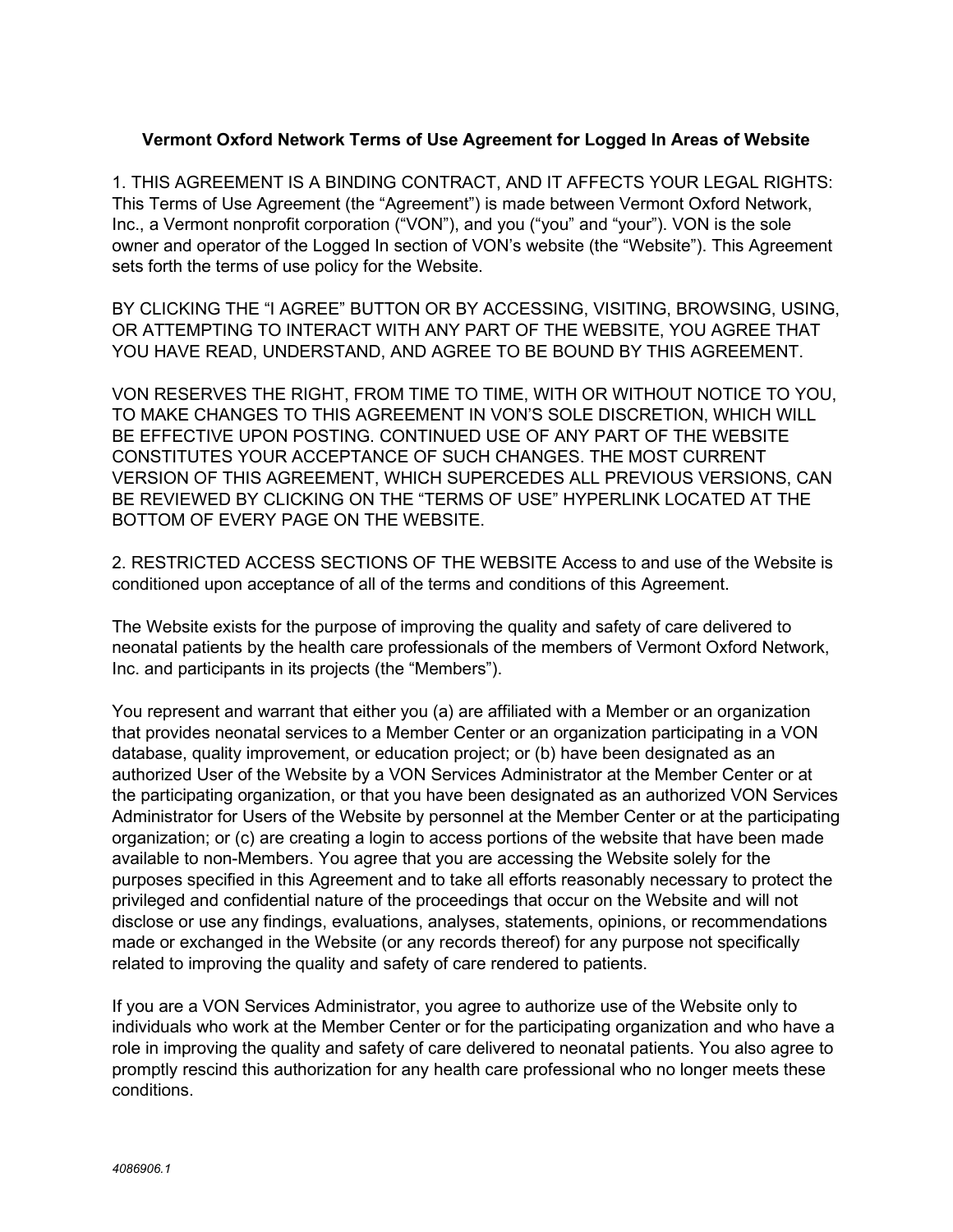### 3. INDEMNIFICATION

You agree to indemnify, defend, and hold VON and its subsidiaries, affiliates, licensors, service providers, content providers, employees, agents, members, officers, and directors harmless against all claims, demands, suits, liabilities, losses, damages, costs, fees, expenses, or injuries (including any legal fees and other costs incurred to enforce VON's and its related persons' or entities' rights hereunder) (a) that any person or entity, including you (regardless of VON's affiliation with you), might assert against VON (including VON's members, project participants, directors, officers, employees, affiliates, agents, licensors, service providers, suppliers, successors, and assigns) based upon or arising from or connected with any information you submit, use, post, or transmit through the Website, your use or misuse of the Website, your violation of these Terms of Use, or your violation of any rights of another person or entity.

# 4. CONTENT USE REQUIREMENTS

You may download, use, and copy information found on the VON Website for your personal, noncommercial use only and only in accordance with VON's Data Use Policy, which is available at [www.vtoxford.org/datause,](http://www.vtoxford.org/datause) provided that all copies that you make of the material must retain any copyright, trademark, or other proprietary notice located on the Website that pertains to the information being copied. Except as authorized in this paragraph, you are not being granted a license under any copyright, trademark, patent, or other intellectual property right in the information available on the Website. All such rights are retained by VON, its affiliates, and/or any third party owner of such rights. You may not copy, create links to, sell, modify, display, distribute or otherwise use the information in any way for any public or commercial purpose without express prior written permission from VON.

# 5. DMCA NOTICE AND PROCEDURE FOR MAKING CLAIMS OF COPYRIGHT INFRINGEMENT

VON responds to notices of alleged copyright infringement according to the process set forth in the Digital Millennium Copyright Act ("DMCA"). At its discretion and in accordance with the DMCA, VON may terminate the accounts of repeat infringers and/or users who may be infringing upon the intellectual property rights of others.

If you believe that your work has been copied and is accessible on the website in a way that constitutes copyright infringement, please provide our Copyright Agent with the following information:

• identification of the copyrighted work claimed to have been infringed;

• identification of the allegedly infringing material on the Website that is requested to be removed;

• your name, address, and daytime telephone number, and an email address if available, so that VON may contact you if necessary;

• a statement that you have a good faith belief that the use of the copyrighted work is

not authorized by the copyright owner, its agent, or the law;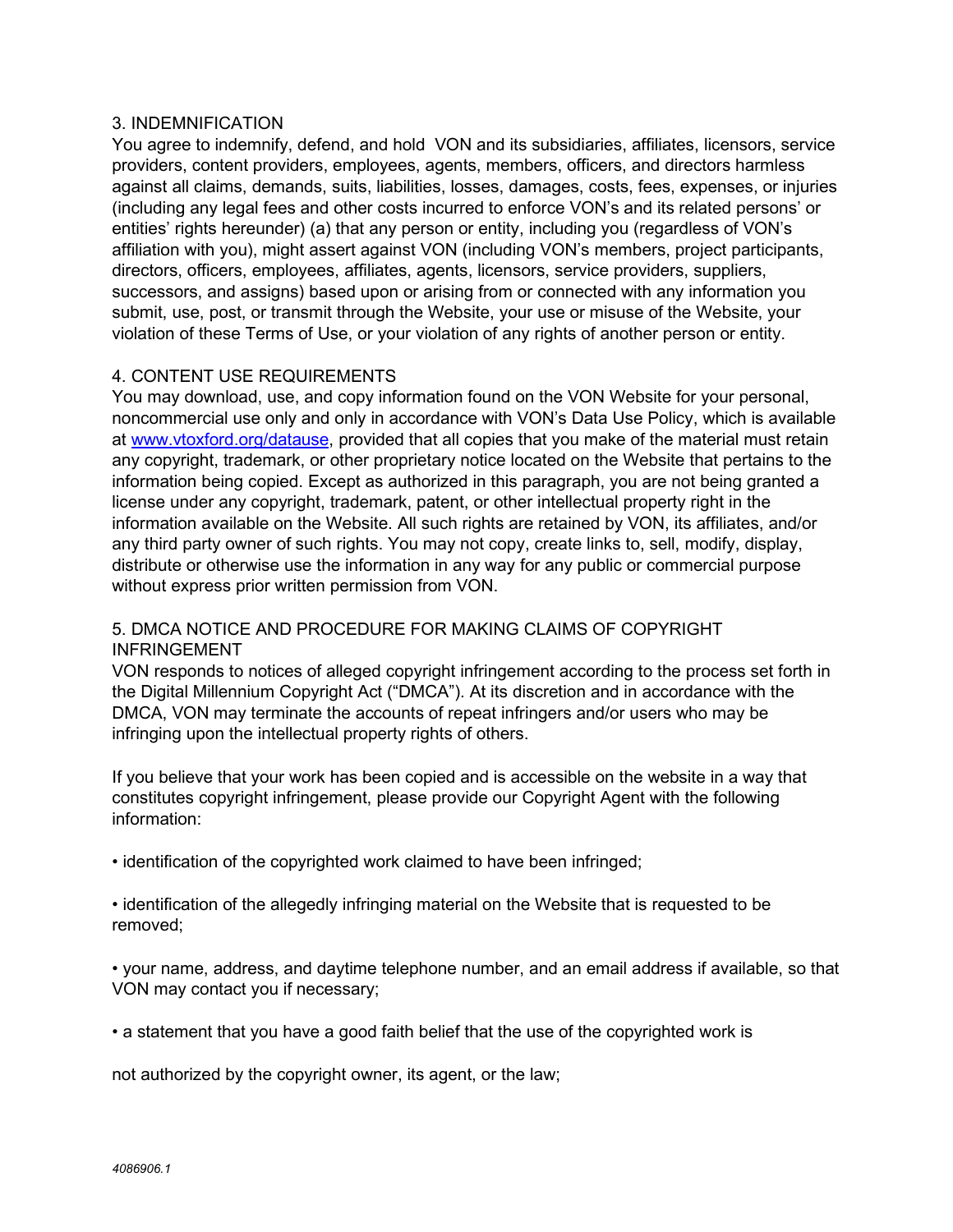• a statement that the information in the notification is accurate and, under penalty of perjury, that the signatory is authorized to act on behalf of the owner of an exclusive copyright right that is allegedly infringed; and

• an electronic or physical signature of the copyright owner or someone authorized on the owner's behalf to assert infringement of copyright and to submit the statement.

Our Copyright Agent for notice of claims of copyright infringement can be reached at copyright@vtoxford.org.

We will remove any content that infringes upon the copyright of any person under the laws of the United States upon receipt of such a statement (or, more specifically, any statement in conformance with 17 U.S.C. § 512(c)(3)). United States law provides significant penalties for submitting such a statement falsely.

If you believe that material you posted on the website was removed or access to it was disabled by mistake or misidentification, you may file a counter notification by submitting written notification to our Copyright Agent designated above. Please provide our Copyright Agent with the following information:

• Identification of the material that has been removed or access disabled and the location where the material appeared before it was removed or access disabled;

• your name, address, and daytime telephone number, and an email address if available, so that VON may contact you if necessary;

• a statement under penalty of perjury that you have a good faith belief that the material identified was removed or disabled as a result of a mistake or misidentification of the material and, under penalty of perjury, that the signatory is authorized to act on behalf of the owner of an exclusive copyright; and

• your electronic or physical signature.

The DMCA allows us to restore the removed content if the party filing the original DMCA Notice does not file a court action against you within ten business days of receiving the copy of your Counter Notice. United States law provides significant penalties for submitting such a statement falsely.

### 6. ACCESS TO THE WEBSITE; RESTRICTIONS ON USE

To access the Website or some of the resources it offers, you may be asked to provide certain registration details or other information. It is a condition of your use of the Website that all the information you provide on the Website will be correct, current, and complete. If VON believes, in its sole and absolute discretion, that the information you provide is not correct, current, or complete, VON has the right to refuse you access to the Website or any of its resources, and to terminate or suspend your access at any time.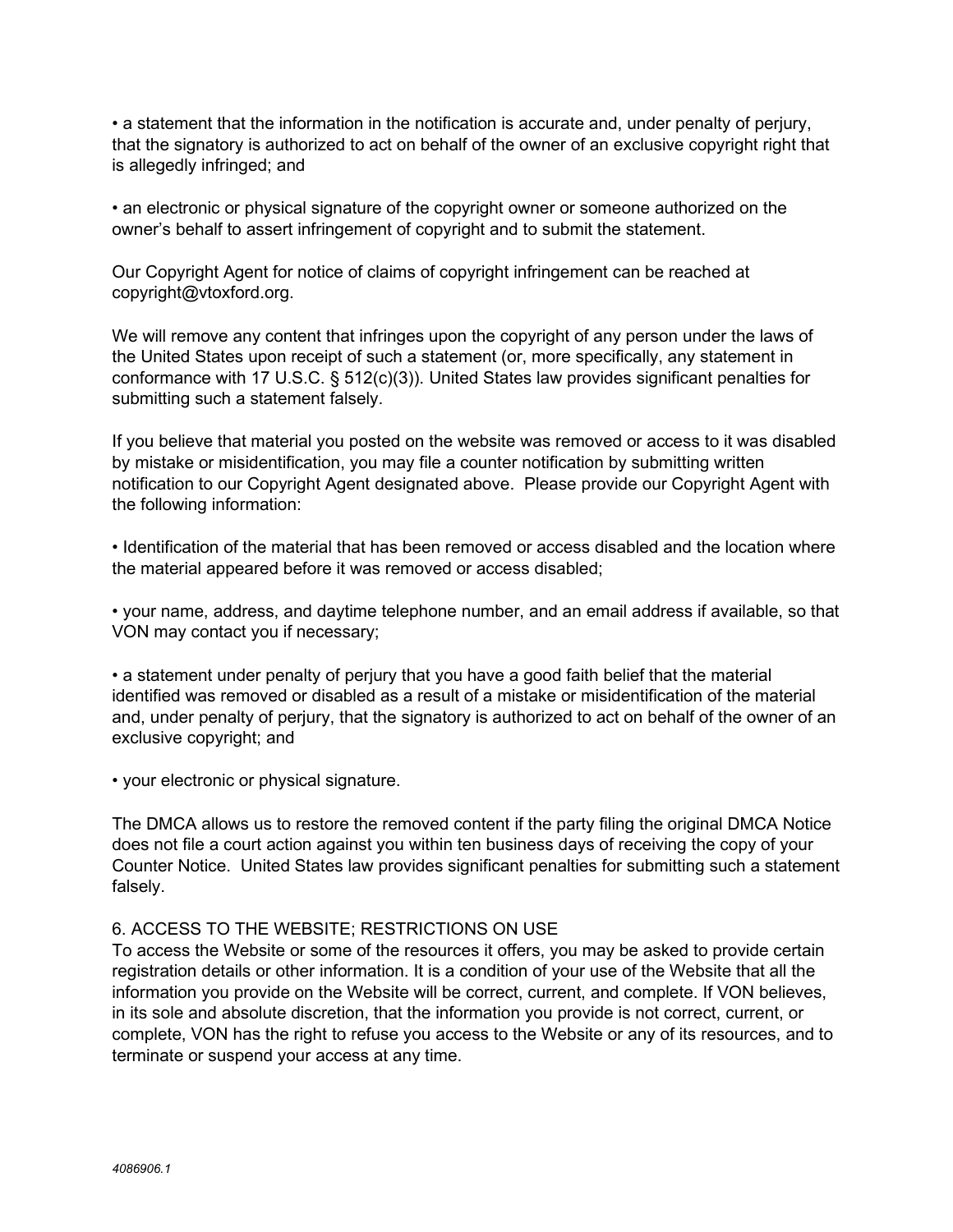As a condition of your use of the Website, you warrant to VON that you will not use the Website for any purpose that is unlawful or prohibited by this Agreement. You shall not (and shall not authorize any party to) (a) co-brand the Website, (b) frame the Website, or (c) hyperlink to the Website, without the express prior written permission of an authorized representative of VON. For purposes of this Agreement, "co-branding" means to display a name, logo, trademark, or other means of attribution or identification of any party in such a manner as is reasonably likely to give a user the impression that such other party has the right to display, publish, or distribute the Website or Content accessible within the Website. You agree to cooperate with VON in causing any unauthorized co-branding, framing, or hyperlinking immediately to cease. In addition, you may not use the Website in any manner that could disable, overburden, damage, or impair the Website or interfere with any other party's use and enjoyment of the Website. You shall not obtain or attempt to obtain any materials, Content, or information from the Website through any means not intentionally made available or provided for through the Website.

VON reserves the right to monitor, restrict, block, suspend, terminate, delete or discontinue any User's access to VON's Website at any time, with or without notice, and for any reason.

#### 7. DISCLAIMER

You understand that VON cannot and does not guarantee or warrant that files available for downloading from the Internet will be free of viruses, worms, Trojan horses, or other code that may manifest contaminating or destructive properties. You are solely responsible for implementing sufficient procedures and checkpoints to satisfy your particular requirements for accuracy of data input and output and for maintaining a means external to the Website for any reconstruction of any lost data. VON does not assume any responsibility or risk for your use of the Internet.

The information available on the Website is not necessarily complete and up-to-date. YOUR USE OF THE WEBSITE IS AT YOUR OWN RISK. THE CONTENT IS PROVIDED "AS IS" AND WITHOUT WARRANTIES OF ANY KIND, EITHER EXPRESSED OR IMPLIED. VON DISCLAIMS ALL WARRANTIES, INCLUDING ANY IMPLIED WARRANTIES OF MERCHANTABILITY, FITNESS FOR A PARTICULAR PURPOSE, TITLE, OR NON-INFRINGEMENT. VON DOES NOT WARRANT THAT THE FUNCTIONS OR CONTENT CONTAINED IN THE WEBSITE WILL BE UNINTERRUPTED OR ERROR-FREE, THAT DEFECTS WILL BE CORRECTED, OR THAT THE WEBSITE OR THE SERVER THAT MAKES IT AVAILABLE ARE FREE OF VIRUSES OR OTHER HARMFUL COMPONENTS. VON DOES NOT WARRANT OR MAKE ANY REPRESENTATION REGARDING USE, OR THE RESULT OF USE, OF THE CONTENT IN TERMS OF ACCURACY, RELIABILITY, OR OTHERWISE. THE CONTENT MAY INCLUDE TECHNICAL INACCURACIES OR TYPOGRAPHICAL ERRORS, AND VON MAY MAKE CHANGES OR IMPROVEMENTS AT ANY TIME. YOU, AND NOT VON, ASSUME THE ENTIRE COST OF ALL NECESSARY SERVICING, REPAIR, OR CORRECTION IN THE EVENT OF ANY LOSS OR DAMAGE ARISING FROM THE USE OF THE WEBSITE OR ITS CONTENT. VON MAKES NO WARRANTIES THAT YOUR USE OF THE CONTENT WILL NOT INFRINGE THE RIGHTS OF OTHERS AND ASSUMES NO LIABILITY OR RESPONSIBILITY FOR ERRORS OR OMISSIONS IN SUCH CONTENT.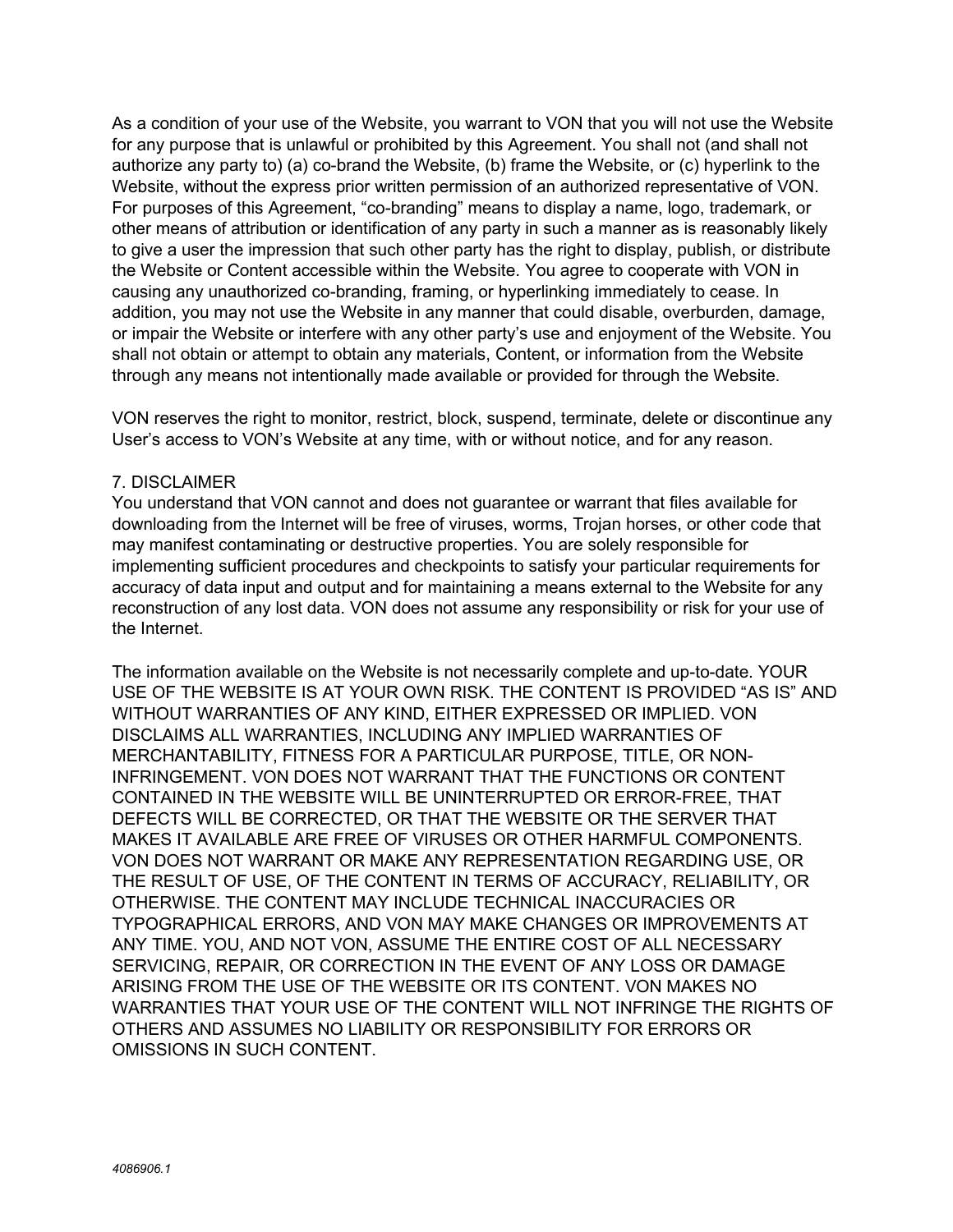All of the information available on the Website, whether historical in nature or forward-looking, speaks only as of the date the information is posted on the Website, and VON does not undertake any obligation to update such information after it is posted or to remove such information from the Website if it is not, or is no longer accurate or complete.

### 8. LIMITATION ON LIABILITY

VON AND ITS SUBSIDIARIES, AFFILIATES, LICENSORS, SERVICE PROVIDERS, CONTENT PROVIDERS, EMPLOYEES, AGENTS, MEMBERS, OFFICERS, AND DIRECTORS WILL NOT BE LIABLE FOR ANY INCIDENTAL, DIRECT, INDIRECT, PUNITIVE, ACTUAL, CONSEQUENTIAL, SPECIAL, EXEMPLARY, OR OTHER DAMAGES, INCLUDING LOSS OF REVENUE OR INCOME, PAIN AND SUFFERING, EMOTIONAL DISTRESS, OR SIMILAR DAMAGES, EVEN IF VON HAS BEEN ADVISED OF THE POSSIBILITY OF SUCH DAMAGES. IF ANY PART OF THIS LIMITATION ON LIABILITY IS FOUND TO BE INVALID OR UNENFORCEABLE FOR ANY REASON, IN NO EVENT WILL THE COLLECTIVE LIABILITY OF VON AND ITS SUBSIDIARIES, AFFILIATES, LICENSORS, SERVICE PROVIDERS, CONTENT PROVIDERS, EMPLOYEES, AGENTS, MEMBERS, OFFICERS, AND DIRECTORS TO ANY PARTY (REGARDLESS OF THE FORM OF ACTION, WHETHER IN CONTRACT, TORT, OR OTHERWISE) EXCEED THE GREATER OF US\$100 OR THE AMOUNT YOU HAVE PAID TO VON FOR THE APPLICABLE CONTENT OR SERVICE OUT OF WHICH LIABILITY AROSE.

YOU, THE USER, EXPRESSLY ACKNOWLEDGE THAT YOU ASSUME ALL LIABILITY AND/OR RESPONSIBILITY RELATED TO THE SECURITY, PRIVACY, AND CONFIDENTIALITY RISKS INHERENT IN SENDING ANY CONTENT OVER THE INTERNET. VON DOES NOT WARRANT OR SAFEGUARD AGAINST ANY INTENTIONAL OR MALICIOUS ATTEMPTS TO INTERCEPT OR COMPROMISE USER CONTENT POSTED ON VON'S WEBSITE OR OVER THE INTERNET.

# 9. SECURITY

Any passwords used for the Website are for individual use only. You will be responsible for the security of your password (if any). VON will be entitled to monitor your password and, at its discretion, require you to change it. If you use a password that VON considers in its sole and absolute discretion to be insecure, VON may require the password to be changed and may also, in addition or in the alternative, terminate your account.

You are prohibited from using any services or facilities provided in connection with the Website to compromise security or tamper with system resources or accounts. The use or distribution of tools designed for compromising security (e.g., password guessing programs, cracking tools, or network probing tools) is strictly prohibited. If you become involved in any violation of system security, VON reserves the right to release your details to system administrators at other websites in order to assist them in resolving security incidents. VON reserves the right to investigate suspected violations of this Agreement.

VON reserves the right to fully cooperate with any law enforcement, state, federal, or governmental authorities or court order requesting or directing VON to disclose the identity of anyone posting any email messages, or publishing or otherwise making available any materials that are believed to violate this Agreement. BY ACCEPTING THIS AGREEMENT, YOU HOLD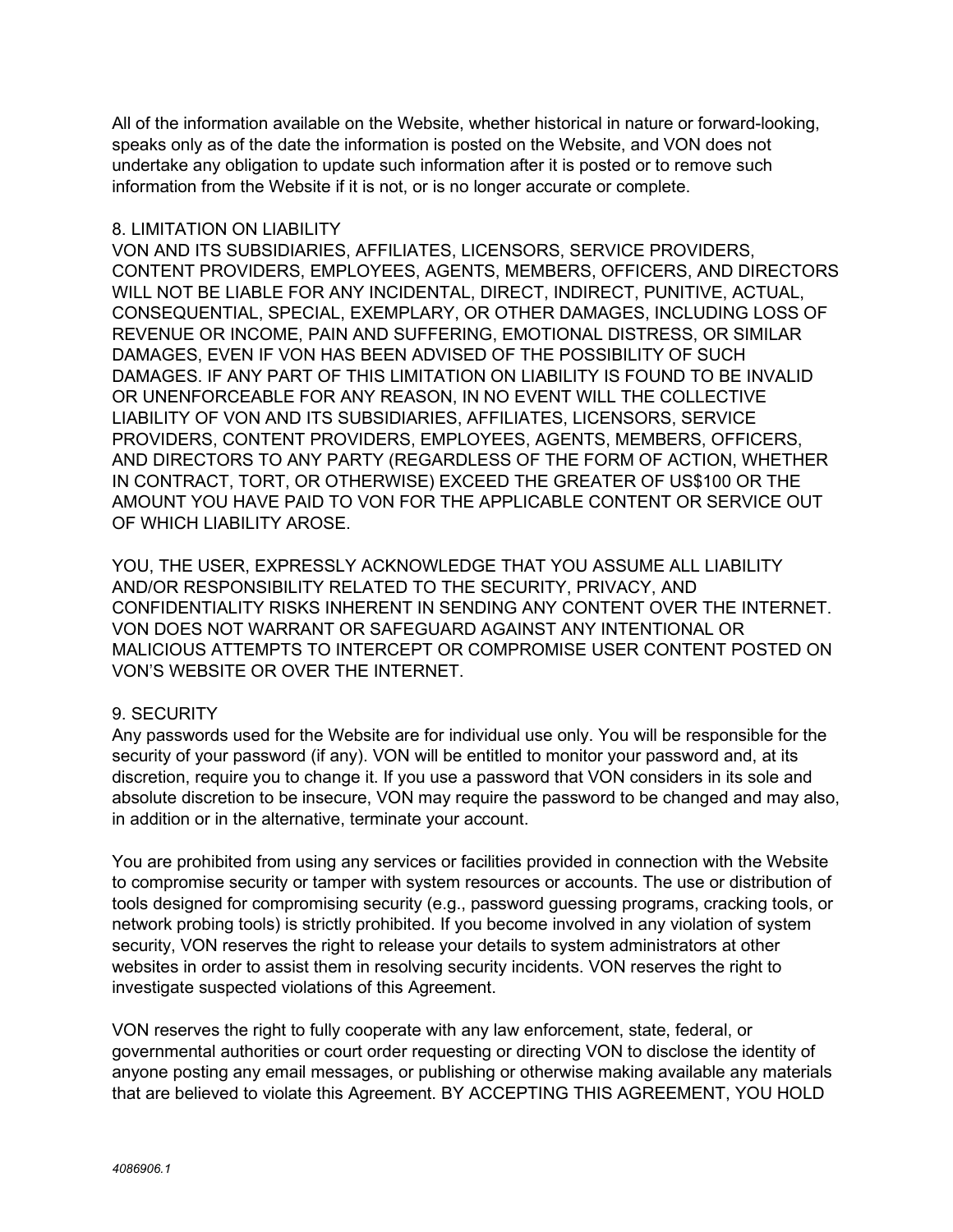VON AND ITS SUBSIDIARIES, AFFILIATES, LICENSORS, SERVICE PROVIDERS, CONTENT PROVIDERS, EMPLOYEES, AGENTS, MEMBERS, OFFICERS, AND DIRECTORS HARMLESS FROM ANY CLAIMS RESULTING FROM ANY ACTION TAKEN BY VON DURING OR AS A RESULT OF ITS INVESTIGATIONS OR FROM ANY ACTIONS TAKEN AS A CONSEQUENCE OF INVESTIGATIONS BY EITHER VON OR LAW ENFORCEMENT AUTHORITIES.

### 10. MISCELLANEOUS

This Agreement will be governed and interpreted pursuant to the laws of the State of Vermont, United States of America, without regard to any principles of conflicts of law. You specifically consent to personal jurisdiction in Vermont in connection with any dispute between you and VON arising out of this Agreement or pertaining to the subject matter hereof. The parties to this Agreement each agree that the exclusive venue for any dispute between the parties arising out of this Agreement will be in the state and federal courts in Vermont.

If any part of this Agreement is unlawful, void, or unenforceable, that part will be deemed severable and will not affect the validity and enforceability of any remaining provisions.

You agree that no joint venture, partnership, employment, or agency relationship exists between you and VON as a result of this Agreement or use of the Website.

This Agreement, the Data Use Policy, the Terms of Use of the public areas of VON's website (to the extent not superseded by this Agreement), and the Membership Agreement or project participation agreement between VON and the neonatal organization you are affiliated with constitute the entire agreement among the parties relating to this subject matter. In the event of a conflict between any of such agreements or disclaimer, the order of precedence is a) Membership Agreement; b) this Agreement; c) Data Use Policy; d) the Terms of Use of the public areas.

A printed version of this Agreement and of any notice given in electronic form shall be admissible in judicial or administrative proceedings based upon or relating to this Agreement to the same extent and subject to the same conditions as other business documents and records originally generated and maintained in printed form.

Unless replaced by a later agreement to which you and VON agree, this Agreement shall continue in full force and effect. You acknowledge that, as a convenience to you, VON is not requiring you to read the terms set forth in this Agreement each time you access the Website. Rather, by entering into this Agreement once, you have agreed to be bound by the terms hereof on an ongoing basis.

If you choose not to accept the foregoing terms and conditions governing the access and use of the Website, then you will not be given user privileges or have access to the Website.

You agree that this Agreement shall be valid and enforceable and that you shall not challenge its validity or enforceability due to the fact that it is an electronic (or "click-wrap") agreement rather than being a manually executed document.